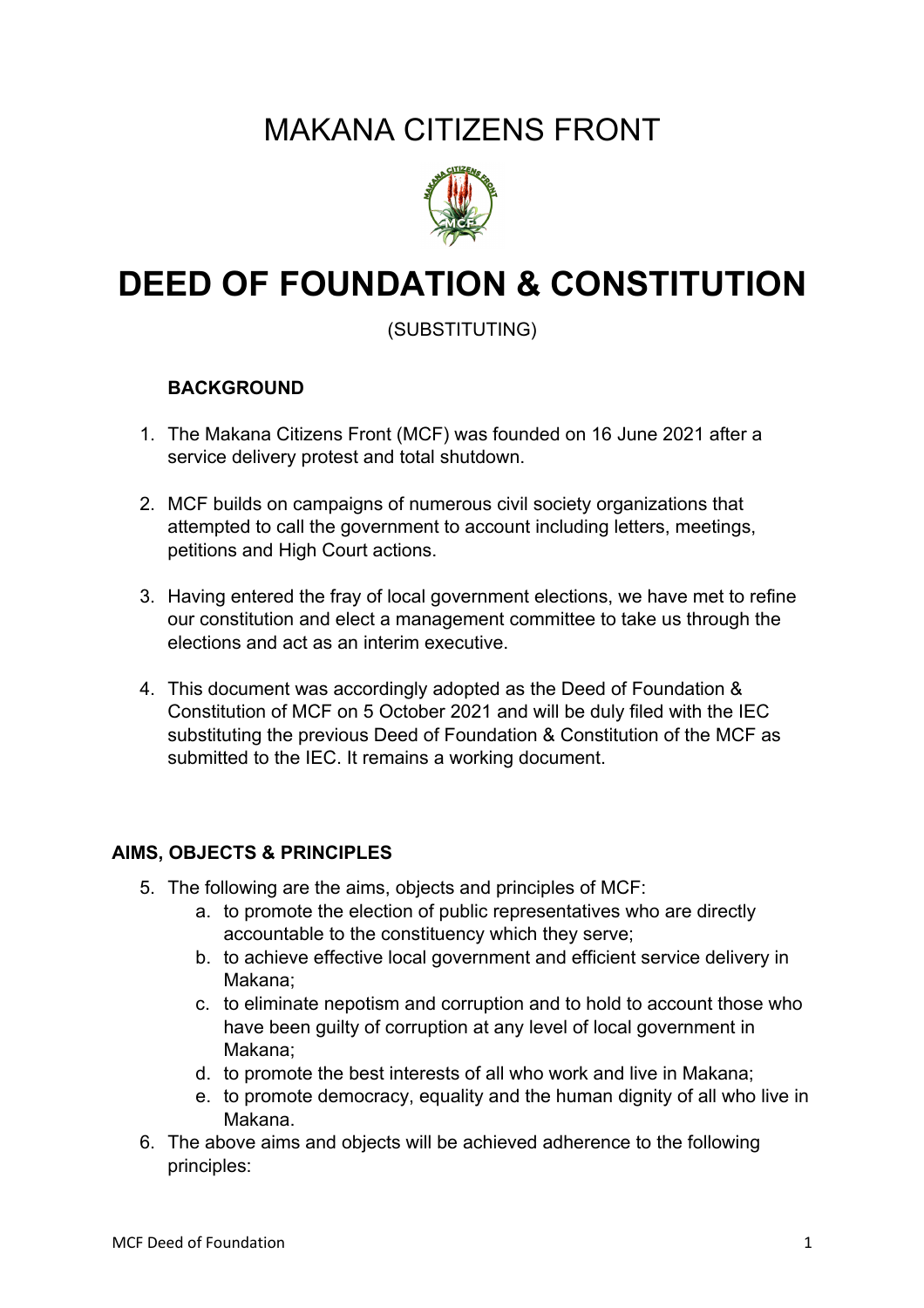- a. to field only credible candidates of good standing and stature in the community who have signed MCF Code of Conduct;
- b. that anyone participating in any capacity with the MCF, including registered voters attending any general or special meeting, commits themselves to upholding the MCF's Deed of Foundation & Constitution and/or amended Deed of Foundation & Constitution, and to promote the exclusive interests of MCF;
- c. that MCF candidates undertake, if elected, to exercise an autonomuos vote on all matters pertaining to local government in Makana, accountable to the community;
- d. that MCF public representatives at all times work to reach consensus on particular issues but have the freedom to vote according to their autonomous discretion subject to the right of recall by the community, as outlined in Section 9.k;
- e. that MCF public representatives and office bearers are subject a code of conduct that shall be adopted by the Interim Executive/Management Committee and will be binding.

#### **7. Membership of the MCF shall be open to all registered voters and residents of Makana.**

#### STRUCTURES – see Appendix 1

- **8. Electoral College/Selection Committee; Interim Executive/Management Committee**
	- a. the duly elected Electoral College/Selection Committee of the MCF will also constitute the founding interim executive/management committee of the MCF until after the announcement of the 2021 election results;
	- b. it will comprise a minimum of eight persons with the right to co-opt alternative (in the event of a vacancy) or additional members up to a maximum of 12 persons;
	- c. it will choose its own Interim Chairperson and will determine the criteria and procedures to be adopted for the selection and nomination of candidates with strict regard to the MCF's aims, objects & principles;
	- d. ward candidates may serve on the Electoral College/Selection Committee; Interim Executive/Management Committee but must recuse themselves from the selection process for the ward in which they are standing;
	- e. members of the Electoral College/Selection Committee; Interim Executive/Management Committee may be considered for selection as PR candidates;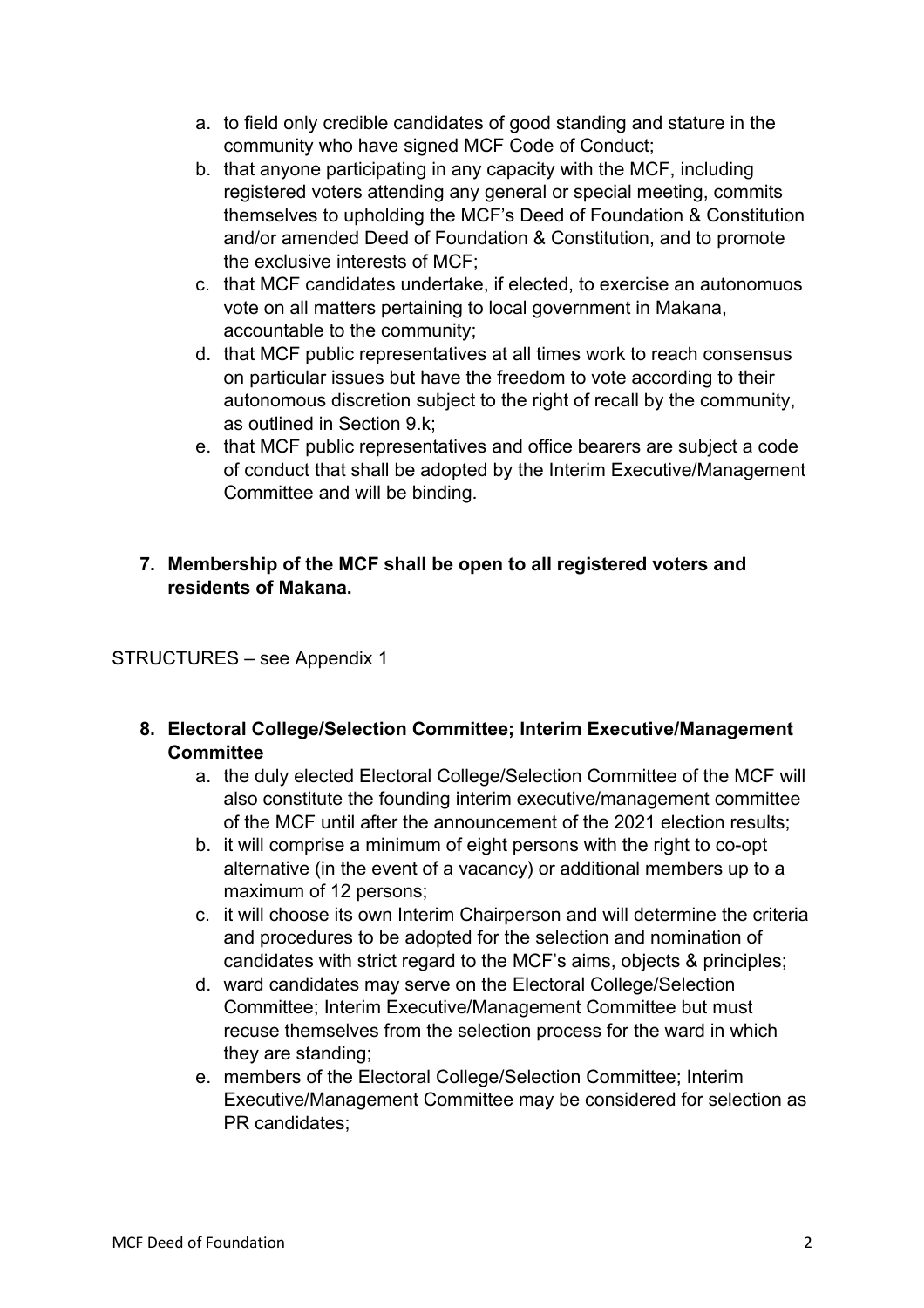f. the Interim Chairperson will have a casting vote in respect of all matters that are put to the vote which can be done at the discretion of the Chairperson.

#### **9. Executive/Management Committee**

- a. The Interim Executive/Management Committee will continue until the holding of the first General Meeting of the MCF which must be held within 60 days after the announcement of the results of the 2021 local government election;
- b. Elected public representatives of the MCF (Ward and PR) are automatically members of the Executive/Management Committee but may not serve as office bearers;
- c. The Executive/Management Committee of the MCF must comprise a minimum of an 6 members with the power to co-opt alternative (in the event of a vacancy) or additional members up to a maximum of 12 members excluding elected public representatives, both ward and PR;
- d. Annual General Meetings must be held within 60 days before or after the anniversary of the first general meeting following a local government election;
- e. The quorum for ordinary meetings of the Executive Committee will be 50% of the total number of its members excluding public representatives and 50% of the elected public representatives.
- f. Members, including public representatives, who do not attend three ordinary meetings of the Executive/Management Committee between Annual General Meetings of the organisation without valid or satisfactory explanation, will be liable to removal at the discretion of the Executive/Management Committee subject to Clauses 9(j) & (k) below.
- g. The quorum for General Meetings, Annual General Meetings and Special General Meetings is 50 registered voters including members of the Executive Committee and elected public representatives.
- h. The primary function of the Executive/Management Committee is to uphold the MCF's Deed of Foundation & Constitution and to monitor the performance of the MCF's elected public representatives (both Ward and PR) individually and collectively in adhering to and the aims, objectives and principles of the MCF.
- i. The latter function will at all times be carried out in consultation with the relevant constituencies of the elected public representatives both ward and PR from which input must be obtained as regards the performance of the MCF's public representatives individually and collectively.
- j. Members of the Executive/Management Committee (apart from elected public representatives) may be removed by a 2/3 majority of the Executive/Management Committee, including elected public representatives, who are present at a duly constituted meeting and on a motivated motion presented at least 14 days prior to such meeting.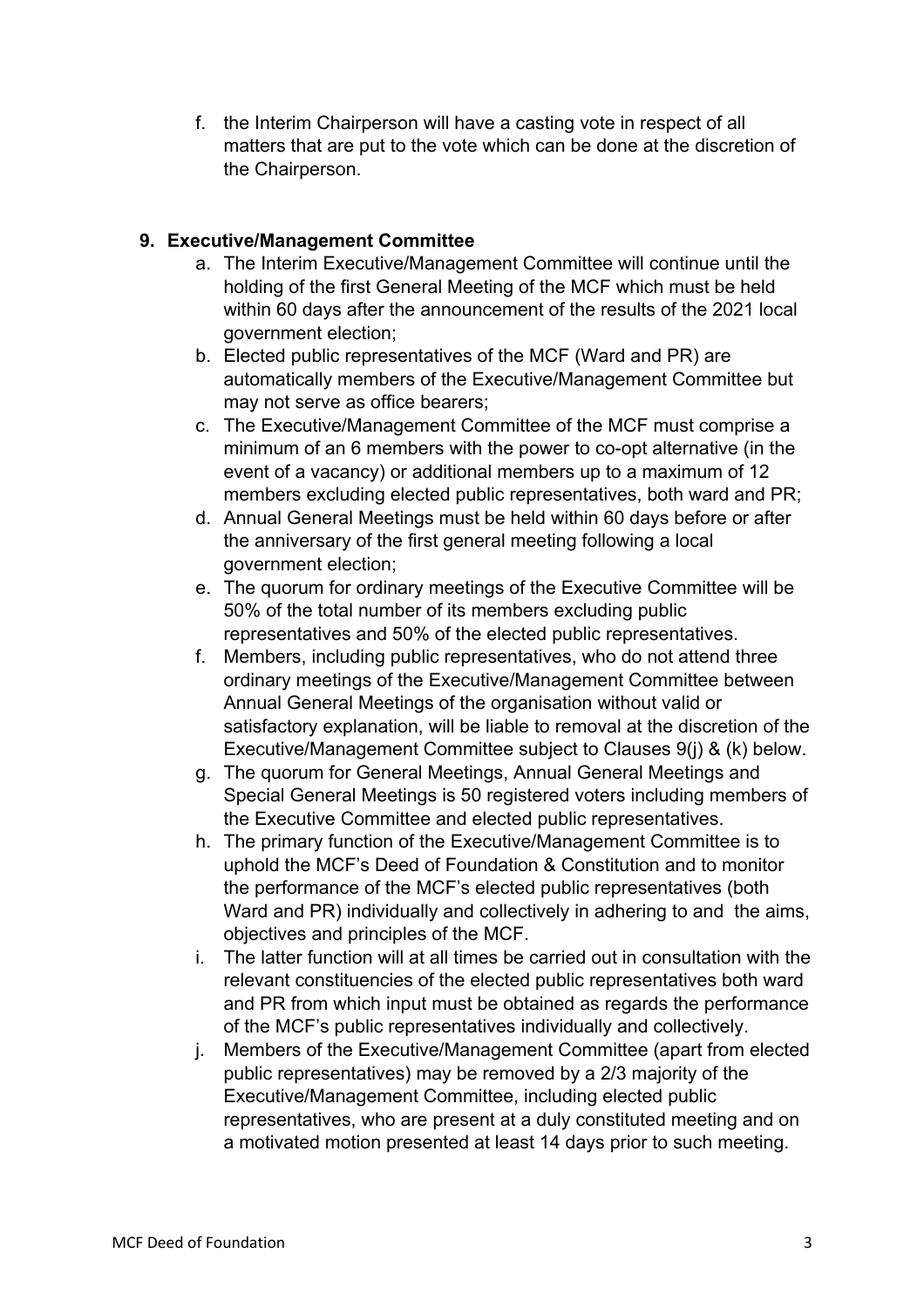k. An elected Public representative may be removed following a process initiated by a motivated motion supported by the signatures of a minimum of 100 registered voters of the public representative's constituents. This motion must be reviewed by the MCF Management Committee. A 2/3 majority of the MCF Management committee is required to convene a disciplinary committee that will hear the case for removal.

NOTE: The constituents of a ward councillor are the registered voters of the ward councillor's ward; the constituents of a PR councillor are the registered voters of Makana (which definition applies wherever the term constituent/s is referred to in the Deed of Foundation & Constitution of the MCF)

l. The Chairperson of the Executive/Management Committee will have a casting vote in respect of all matters that are put to the vote which can be done at the discretion of the Chairperson.

AMENDMENTS TO DEED OF FOUNDATION & CONSTITUTION

- 10.Any clauses of this document can only be rescinded or amended at an Annual General Meeting of the MCF by a 2/3 majority of registered voters in attendance including members of the Executive/Management Committee and elected public representatives.
- 11.The proposal and motivation for any such rescission or amendment must be received at least 14 days prior to the date of the Annual General Meeting and must be supported by a minimum of 50 registered voters who must be in attendance and/or represented by a proxy with their formal written consent.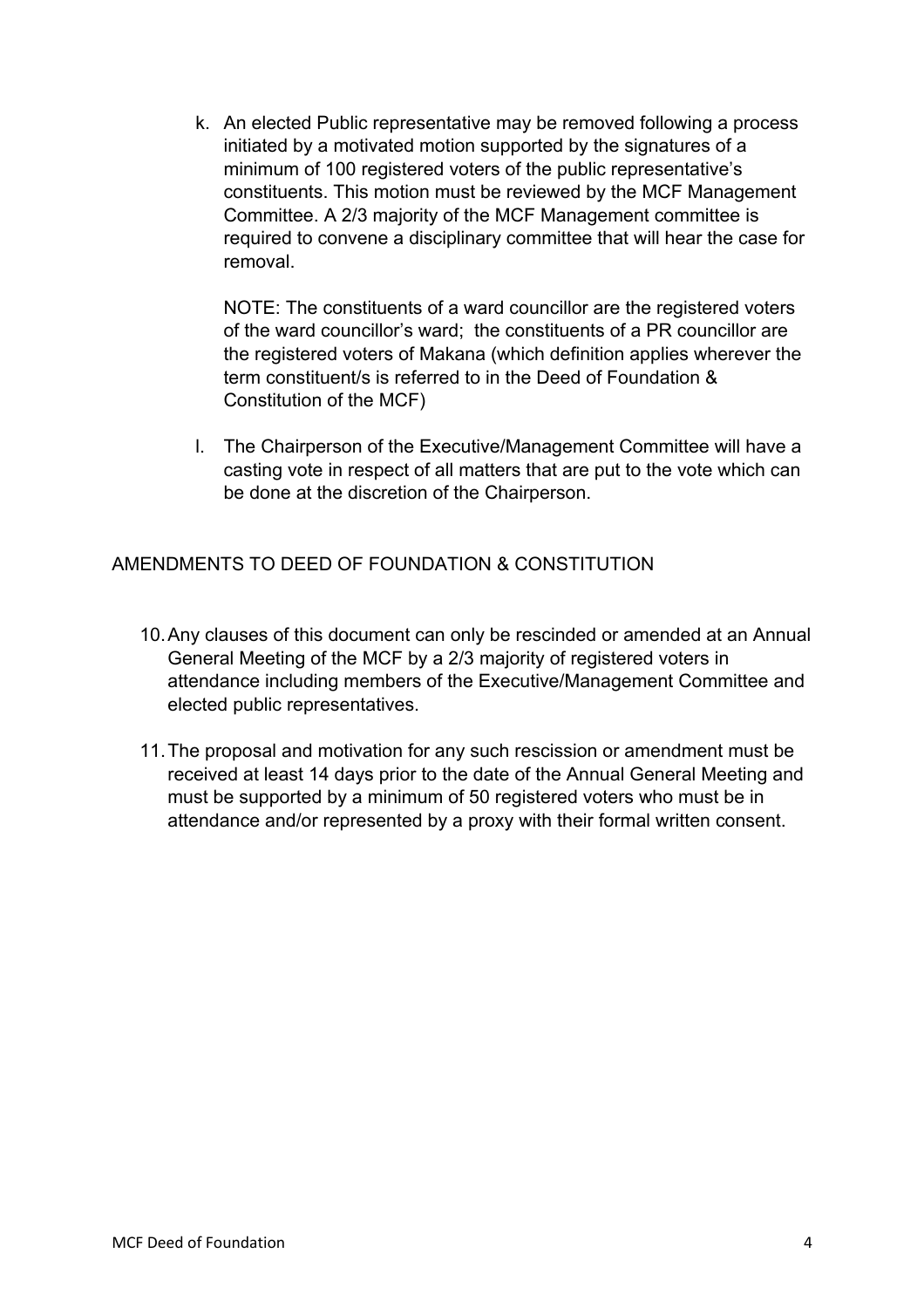Appendix 1

ORGANISATIONAL STRUCTURE FOR MAKANA CITIZENS FRONT